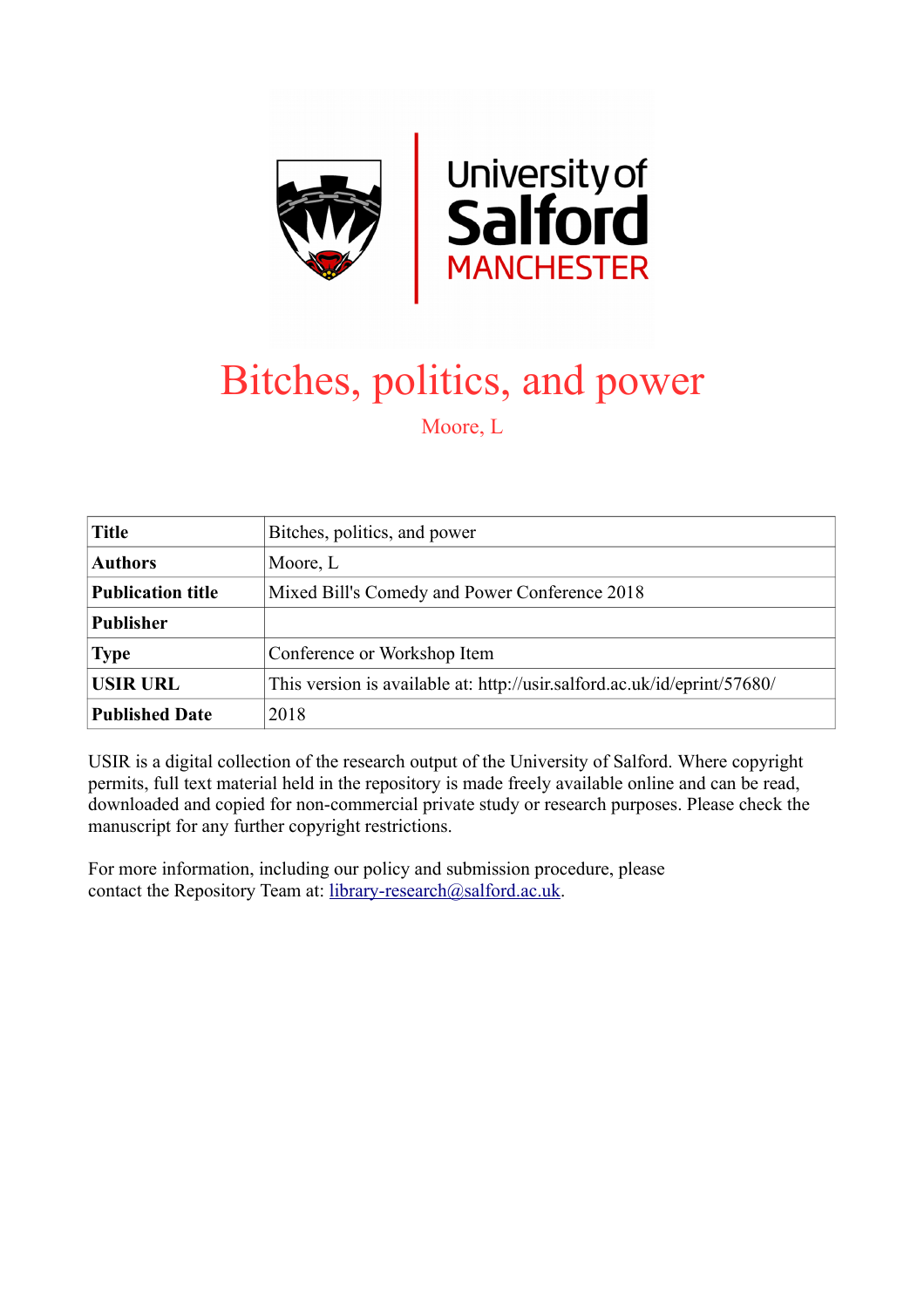## Mixed Bill's Comedy and Power Conference

Sheffield, UK, 9.-10. November 2018

Mixed Bill's comedy and Power Conference Lisa Moore

Sheffield Hallam up 9-10-November 2018

## **Bitches, Politics, and Power.**

I am focusing on Luisa Omielan's authentic comic voice in her exploration of the politics of gender, class, power and death. In this paper in I draw attention to Omielan's comic expression of these major issues and themes, and I am questioning the source of her emerging sense of anger in revealing where the power really resides.

I'd like to offer a little context first in terms emphasising the journey of the female stand up thus far. when I first began my research in the area of women and comedy around 2010, I found myself asking some very searching questions about the gender gap in comedy, and particularly with relation to stand-up comedy.

In 2012 I chaired a panel at giddy Goat comedy conference, the panel discussion title was;

*Woman in comedy, is the playing field level yet?* 

Discussions led to some rather depressing findings. Not least was the realisation that the playing field was actually far from level.

The panel consisted of esteemed female industry professionals, ranging from stand ups to producers' researchers, commissioners and writers -debates added hearty testimony to the fact that women were not getting anywhere near an even-handed deal in terms of representation.

Female stand-ups were, at that time, generally regarded as tokenistic additions to any line up, promotors were being called out for merely paying lip service to the idea of a woman on the bill -it wasn't uncommon to hear stories of the need to get a woman on the bill- twitter went wild when a male booker's asserted that there was no need for another woman on his line up since he' *already had one'*

Publications at the time were nowhere near as plentiful as they are now Koehl's We Killed: The Rise of Women in Comedy in 2013 went some way toward attempting to redress the balance it featured scores of first-person interviews, clips from contemporary reviews, excerpts from stories from a huge list of female comics, their male contemporaries -the book illustrated a long battle fought by women to break into the comic arena-Feminist theory, in particular was useful in determining political and personal restraints for women in comedy but there was little to really underpin and grapple with what was not happening in terms of stand up in the up where women were concerned.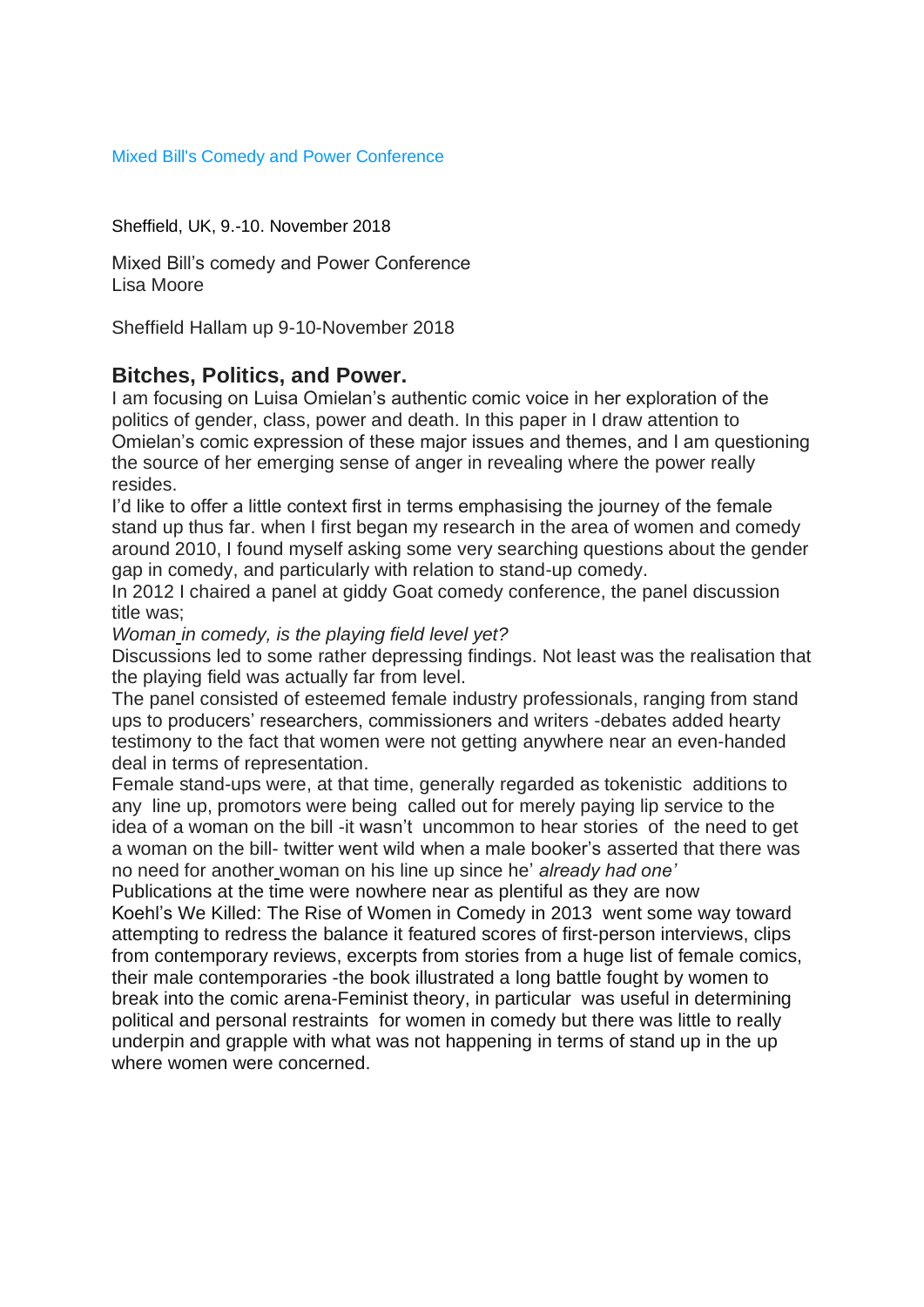Much alluded to in the book was the 2007 vanity fair article. From the late Christopher Hitchens who wrote extensively about his views of why women aren't Funny". it proved a monstrously damaging article because his notions of biological determining factors made way ridiculous concepts that began to get bound up in hair brained beliefs that women might just not be funny –It might seem good place to quote his article here- but I'm not even going to - not giving any weight.

in 2014 Katy brand Offered 9 things you need to know about being a female comedian in the telegraph. -two particular points made for interesting reading for my own research/point 3 and I quote.

You will encounter sexist attitudes towards women in comedy.

This is unfortunately still true. When I first started in live comedy, my approach was to simply deny it and ignore it, and it's still a useful tactic, although obviously if everybody is denying and ignoring it in public, you do start to feel that you are going crazy because you know it's out there. In fact, not just 'out there', but right here, standing next to you, telling you to your face that women just 'naturally aren't as funny as men because of evolution', or something.

Point 7 added more weight to the argument and again I quote:

You will usually be the *only* woman on the bill

There will be more women on the bill at your first gigs, where everyone is trying out new stuff at open mic nights, but as you progress up the you will find that you are usually the only vagina on the bill. There are a lot of truly wonderful male comedians out there, and you will have a great time with them and form fantastic friendships, but if you want to catch up with other female comedians, you will mostly have to wait for rare nights that feature more than one woman, or parties, or organise specific women in comedy drinks in order to do so. If you leave it to the usual circuit gigs, you could literally go years without seeing one.

Conversely, an interview with Sarah milican in the new scots man in 2009, had argued that gender divide in stand up wasn't a very real thing "I've never believed that' she argued

If you're funny you get on and if you're not, you don't,"

There are a million reasons why I might not do well at a gig. But none of them are because I'm a woman. Suffice to say opinions were divided and it was proving to be very sensitive territory.

My own early research had begun to focus on a consideration of the idea that the female comedic voice was maybe a somewhat muted one, I suggested that patriarchal restraint was possibly affecting any authentic voice ,and that any developing voice might, as a consequence, result possibly in the stifling of that voice, I went on to add that any suppression was responsible for something of a kind of arrested development where women in stand up were concerned- I was treading in murky and controversial waters because my assertions were pulsing towards ideas around the potential for women's comedy to become categorized as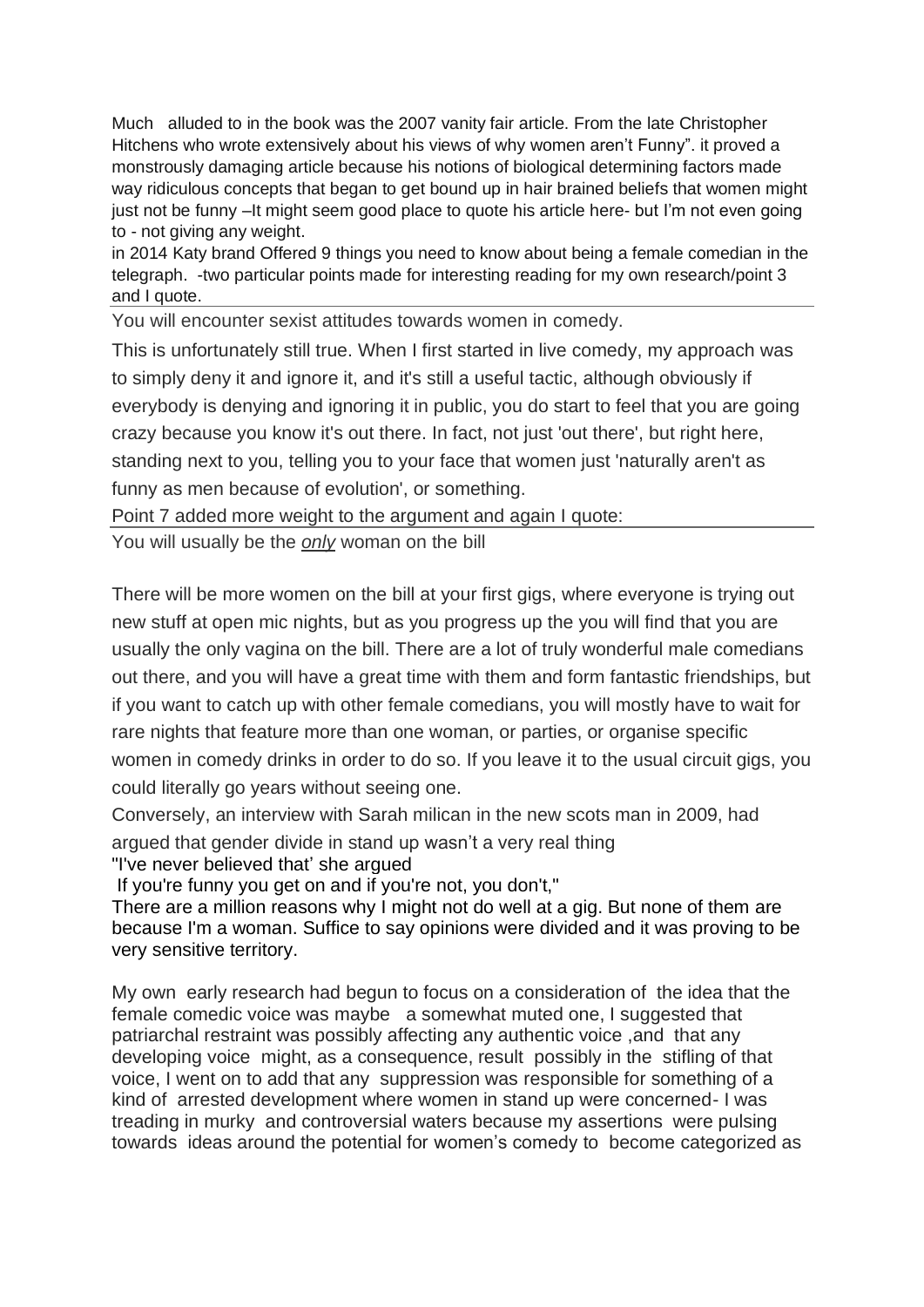a genre –and yet it was clearly more of question of gatekeeping they simply weren't' developing cos they weren't getting in.

I, like many others, came to the miserable realisation that Female stand-ups had to a lot work harder to establish and maintain their position in comedy - it seemed more and more obvious that our dominant culture asserted, through patriarchy, that the qualities inherent within Stand-up, such as assertion, authority, and forcefulness were essentially masculine ones.

Suffice to say a decade later offers a very different view of women on the comedy scene

an article by Sarah Bradbury in the times talks of generation of female comedians dominating 2017 where there are more female stand-ups at the Edinburgh Fringe than ever before, but she bemoans that it is it is about pushing forwards in a male-heavy industry.

Despite articles indicating more positive statistics, the comedy scene is still not without its imbalances and embedded complexities, but there is no denying that the times are indeed a changing, and particularly in terms of the material being produced, and the manner in which it is being delivered.

A new wave has arrived at last -a wave where female comics who are now stampeding through the mire and making way for a new and rousing terrain. Luisa Omielans'work serves as a solid trail blazing example of that rousing terrain. Hers is a voice that illustrates boldly how the voice of the female stand up is now, not only a dominant one, and one on a more level playing field, but one that is fast becoming a new kind of

player, on perhaps a different field altogether, where, to continue with the football analogy, the game itself is perhaps becoming a rather more beautiful one - certainly a more meaningful one and, in essence, one that calls for activism.

Omielan's early work what would Beyoncé do appeals to all the single ladies' shows are a mixture of honest anxieties and kick-ass sing along to tunes. A comedy equivalent of the girls having a heart-to-heart in the the ladies bonding over emotional insecurities and bedroom confidences before getting back out there and getting on with it.

Clip 1 https://youtu.be/D7KtzaR4B8Y

As the clip demonstrates Omielan brings in an evangelical empowering energy to her shows, the likes of which stand-up hasn't really seen before. She also brings with her at this point, a new audience to the genre, and it wasn't long before she was propelled from her from tiny pub rooms at the Edinburgh Fringe, to venues such as the Clapham Grand- larger venues meant that she could ramp up the party spirit but without losing the intimacy that her candour and frankness seems to create. but steadily, the reality behind this brash front is revealed. That of heartbreak, of being dumped, tough family torments, brought on by mental health issues, problems because of finding herself living back with her mum in her 30s. these incidents pack a firm emotional punch, but while Omielan is refreshingly truthful about the effects of the melt down, the message is that she shouldn't reel from it because Beyoncé certainly wouldn't. The objectives seem to be about both galvanising her audience, as well as telling them that it's ok to not be ok.

Omielan's second show Am I right ladies offered more bursts of full of swagger: a proud independent woman owning her sexuality a woman with a clear sense of herself, a young female who is having no truck with society's pointless conventions, whether it's about body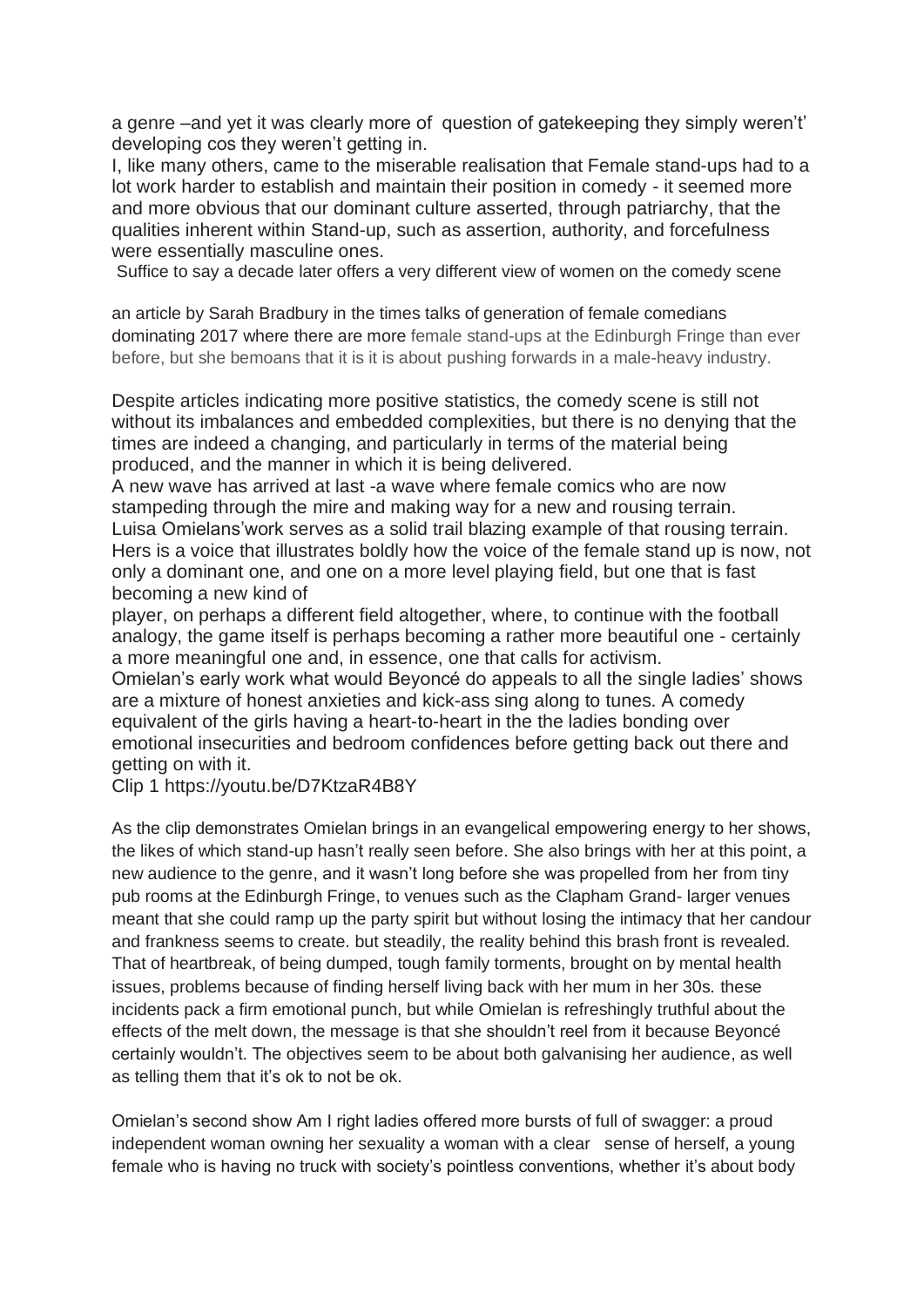image, patriarchal hypocrisy or no strings sex with men who are not washing their parts adequately enough.

Clip2 am I right lady's thigh gap https://www.youtube.com/watch?v=g2MskQOinwE

Suffice to say this show is heavy on empowering -it is notable that the thigh gap clip went viral – omielan was now not only joyfully firing up her audiences but inciting them toward a back lash regarding body image.in so much as, in terms of having problems yes, she'll admit to having, but her curves is defiantly not one of them, on the contrary states she, body fat is the trophy of a life well lived – it is evidence of dinner with friends.

Omielan's latest show politics for bitches is a far cry from her previous shows-it's also a show that BBC have commissioned as series of the back of.

## [https://www.comedy.co.uk/online/politics\\_for\\_bitches/videos/](https://emea01.safelinks.protection.outlook.com/?url=https%3A%2F%2Fwww.comedy.co.uk%2Fonline%2Fpolitics_for_bitches%2Fvideos%2F&data=02%7C01%7C%7C59e1203babeb4ad76ad608d643ec3e45%7C65b52940f4b641bd833d3033ecbcf6e1%7C0%7C0%7C636771079273607713&sdata=ms0Zr7aJtYP0793B8ssyj8anQAQ2M8%2FQm3JC2czPYAw%3D&reserved=0)

There is no sing a long, no joyous celebrations. New clip \There are the usual songs playing on stage at the start, there is the usual casual Luisa popping on stage unintroduced entering pre-show all casual and smiley – a clip board sits on stage and the mood is decidedly different -unmistakably foreboding

We are advised by her early on that we're going to get something different, but nothing could prepare us for just how different, not even when her gigantic Burmese mountain dog gallops on to centre stage with her and resides there for the duration of the show.

Omielan is clear from the off that she wants to try to get the audience engaged, she begins by explaining the big issue for the unengaged where optics are concerned, there is a delightful analogy for Brexit, a deliberately long winded one for health service funding, there's loads about trump and toxic masculinity, and it's all delivered rather cleverly in smart teacher style -complete with shocking stats on government spending ,all etched on a white board- there are plenty of laughs too ..but then comes the big one, the one that sets her apart from anyone one else right now ,and that is when she tells the heart rending true story of the lack care of her own mother under the NHS just 12 months previously -a lack of care that led to the late cancer diagnosis resulting in the slow and painful death of her mother just weeks after the diagnosis . There are even laughs again here too when she reveals how the seeking out illegal cannabis oil almost resulted in her own arrest- suffice to say though, this very last part of the show is dark and not at all funny- there is slight relief from the donkey of a dog now getting bored on stage, a much needed release when Bernie the dog jumps up and down in an attempt to get her attention, but the atmosphere is an intense one, the audience is shaken, some of them visibly tearful, because Luísa's mother is dead, and it could have been avoided had politics played a better part.

It is in this sense that omielan is breaking new ground and it is here that we see and hear the source of her emerging sense of anger – when omielan ends her show advising her audience to *do something about it.*

it becomes abundantly clear that Omielan is intent on revealing *where* the power resides, and she makes no bones about clarifying that the power lies precicely within *them.*